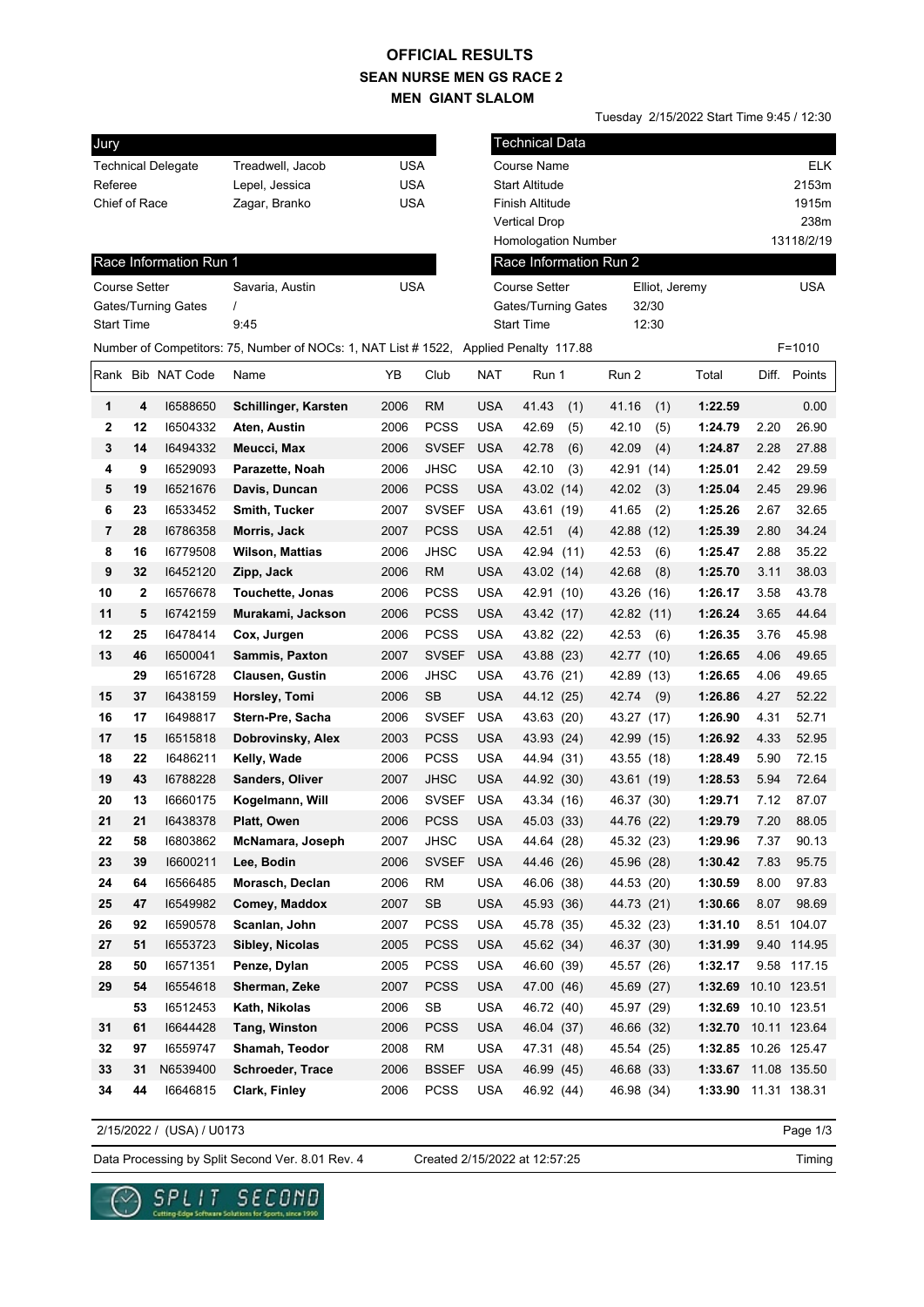## **SEAN NURSE MEN GS RACE 2 MEN GIANT SLALOM OFFICIAL RESULTS**

Tuesday 2/15/2022 Start Time 9:45 / 12:30

|    |    |                   |                                        |      |              |            |            |            | Tuesuay 2/19/2022 Start Time 9.49 / TZ.30 |                      |              |
|----|----|-------------------|----------------------------------------|------|--------------|------------|------------|------------|-------------------------------------------|----------------------|--------------|
|    |    | Rank Bib NAT Code | Name                                   | YB   | Club         | <b>NAT</b> | Run 1      | Run 2      | Total                                     |                      | Diff. Points |
| 35 | 68 | 16611863          | Butz, Andrew                           | 2007 | <b>PCSS</b>  | USA        | 46.76 (42) | 47.67 (36) |                                           | 1:34.43 11.84 144.79 |              |
| 36 | 73 | 16574265          | Steward, Alex                          | 2007 | SB           | USA        | 46.79 (43) | 47.99 (39) |                                           | 1:34.78 12.19 149.07 |              |
| 37 | 26 | 15141924          | Horsley, Erich                         | 1972 | <b>SB</b>    | <b>USA</b> | 47.22 (47) | 47.57 (35) |                                           | 1:34.79 12.20 149.19 |              |
| 38 | 93 | 16720992          | Dennis, Chase                          | 2008 | <b>RM</b>    | <b>USA</b> | 48.02 (51) | 47.94 (37) |                                           | 1:35.96 13.37 163.50 |              |
| 39 | 62 | 16549991          | Comey, Hayden                          | 2007 | <b>SB</b>    | <b>USA</b> | 48.23 (52) | 48.30 (40) |                                           | 1:36.53 13.94 170.47 |              |
| 40 | 77 | 16550251          | Stein, Ashland                         | 2007 | <b>PCSS</b>  | <b>USA</b> | 49.19 (55) | 47.94 (37) |                                           | 1:37.13 14.54 177.81 |              |
| 41 | 72 | 16611694          | Dobrovinsky, Max                       | 2007 | <b>PCSS</b>  | <b>USA</b> | 48.78 (53) | 48.38 (41) |                                           | 1:37.16 14.57 178.18 |              |
| 42 | 71 | 16664044          | Tozzi, Nicolas                         | 2007 | <b>JHSC</b>  | USA        | 48.88 (54) | 49.07 (42) |                                           | 1:37.95 15.36 187.84 |              |
| 43 | 36 | N6663471          | <b>Pecunies, Cameron</b>               | 2006 | <b>BSSEF</b> | <b>USA</b> | 49.50 (56) | 49.37 (43) |                                           | 1:38.87 16.28 199.09 |              |
| 44 | 60 | 16738111          | Paulman, Everett                       | 2007 | <b>SBN</b>   | <b>USA</b> | 49.65 (57) | 49.92 (45) | 1:39.57                                   |                      | 16.98 207.65 |
| 45 | 69 | 16714651          | Glidden, Austin                        | 2007 | <b>PCSS</b>  | <b>USA</b> | 49.78 (58) | 49.82 (44) | 1:39.60                                   |                      | 17.01 208.02 |
| 46 | 96 | 16618219          | Salinas, Jax                           | 2008 | RM           | USA        | 50.38 (60) | 50.04 (47) |                                           | 1:40.42 17.83 218.04 |              |
| 47 | 76 | 16910725          | Ize-Cedillo, Diego                     | 2006 | RM           | <b>USA</b> | 50.59 (62) | 50.03 (46) |                                           | 1:40.62 18.03 220.49 |              |
| 48 | 80 | 16919812          | Gensch, Wolfi                          | 2007 | JHSC         | USA        | 50.57 (61) | 50.20 (48) |                                           | 1:40.77 18.18 222.32 |              |
| 49 | 49 | 16567811          | Gandhi, Kyan                           | 2006 | <b>SVSEF</b> | USA        | 51.48 (64) | 51.18 (49) |                                           | 1:42.66 20.07 245.44 |              |
| 50 | 94 | 16919176          | Pani, Darshan                          | 2008 | <b>RM</b>    | <b>USA</b> | 57.01 (65) | 58.09 (50) |                                           | 1:55.10 32.51 397.57 |              |
|    |    |                   |                                        |      |              |            |            |            |                                           |                      |              |
|    |    |                   | <b>NOT PERMITTED TO START 1st RUN</b>  |      |              |            |            |            |                                           |                      |              |
|    |    |                   |                                        |      |              |            |            |            |                                           |                      |              |
|    |    |                   | DID NOT START 1st RUN: 4 competitors   |      |              |            |            |            |                                           |                      |              |
|    | 52 | 16879847          | Bolden, Sydney                         | 2006 | <b>JHSC</b>  | <b>USA</b> |            |            |                                           |                      |              |
|    | 57 | 16813437          | Logan, Liam                            | 2007 | <b>JHSC</b>  | USA        |            |            |                                           |                      |              |
|    | 11 | N6633749          | Broadhead, Logan                       | 2006 | <b>BSSEF</b> | <b>USA</b> |            |            |                                           |                      |              |
|    | 20 | 16665257          | Bessette, Kye                          | 2006 | <b>JHSC</b>  | <b>USA</b> |            |            |                                           |                      |              |
|    |    |                   | DID NOT FINISH 1st RUN: 5 competitors  |      |              |            |            |            |                                           |                      |              |
|    | 45 | 16830806          | <b>Baird, Beckett</b>                  | 2007 | <b>PCSS</b>  | <b>USA</b> |            |            |                                           |                      |              |
|    | 81 | 17063881          | Radtke, Ian                            | 2007 | <b>TVSEF</b> | USA        |            |            |                                           |                      |              |
|    | 56 | 16550794          | Moon, Cashton                          | 2007 | <b>SB</b>    | <b>USA</b> |            |            |                                           |                      |              |
|    | 55 | 16581521          | Demers, Alexander                      | 2007 | <b>PCSS</b>  | <b>USA</b> |            |            |                                           |                      |              |
|    | 48 | 16664434          | Strand, Owen                           | 2006 | JHSC         | USA        |            |            |                                           |                      |              |
|    |    |                   |                                        |      |              |            |            |            |                                           |                      |              |
|    |    |                   | DISQUALIFIED 1st RUN: 1 competitor     |      |              |            |            |            |                                           |                      |              |
|    |    | 65 E6798529       | Boschen, Bodhi                         | 2006 | NWOOD USA    |            |            |            | Gate 0                                    |                      |              |
|    |    |                   | <b>NOT PERMITTED TO START 2nd RUN</b>  |      |              |            |            |            |                                           |                      |              |
|    |    |                   |                                        |      |              |            |            |            |                                           |                      |              |
|    |    |                   | DID NOT START 2nd RUN: 1 competitor    |      |              |            |            |            |                                           |                      |              |
|    | 75 | 16869650          | Doyle, Connor                          | 2006 | <b>SB</b>    | <b>USA</b> | 50.86 (63) |            |                                           |                      |              |
|    |    |                   |                                        |      |              |            |            |            |                                           |                      |              |
|    |    |                   | DID NOT FINISH 2nd RUN: 14 competitors |      |              |            |            |            |                                           |                      |              |
|    | 95 | 16646806          | Postnieks, Lukas                       | 2008 | <b>RM</b>    | <b>USA</b> | 47.86 (50) | <b>DNF</b> |                                           |                      |              |
|    | 79 | 16534737          | Mickelson, Milan                       | 2007 | <b>RM</b>    | <b>USA</b> | 47.69 (49) | <b>DNF</b> |                                           |                      |              |
|    | 59 | X6588935          | Lennon, Joseph                         | 2007 | <b>PCSS</b>  | <b>USA</b> | 50.08 (59) | <b>DNF</b> |                                           |                      |              |
|    | 74 | 16611151          | <b>Boschetto, Roman</b>                | 2007 | <b>PCSS</b>  | <b>USA</b> | 46.75 (41) | <b>DNF</b> |                                           |                      |              |
|    |    |                   |                                        |      |              |            |            |            |                                           |                      |              |

Data Processing by Split Second Ver. 8.01 Rev. 4 Created 2/15/2022 at 12:57:25 2/15/2022 / (USA) / U0173 Created 2/15/2022 at 12:57:25

Page 2/3

 $\underset{\text{Cuting-Edges for the same Schmitian for 5p} \text{ of } C \text{ of } M \text{ of } C \text{ of } C \text{ of } C \text{ of } C \text{ of } C \text{ of } C \text{ of } C \text{ of } C \text{ of } C \text{ of } C \text{ of } C \text{ of } C \text{ of } C \text{ of } C \text{ of } C \text{ of } C \text{ of } C \text{ of } C \text{ of } C \text{ of } C \text{ of } C \text{ of } C \text{ of } C \text{ of } C \text{ of } C \text{ of } C \text{ of } C \text{ of } C \text{ of } C \text{ of } C \text{ of }$  $\sim$